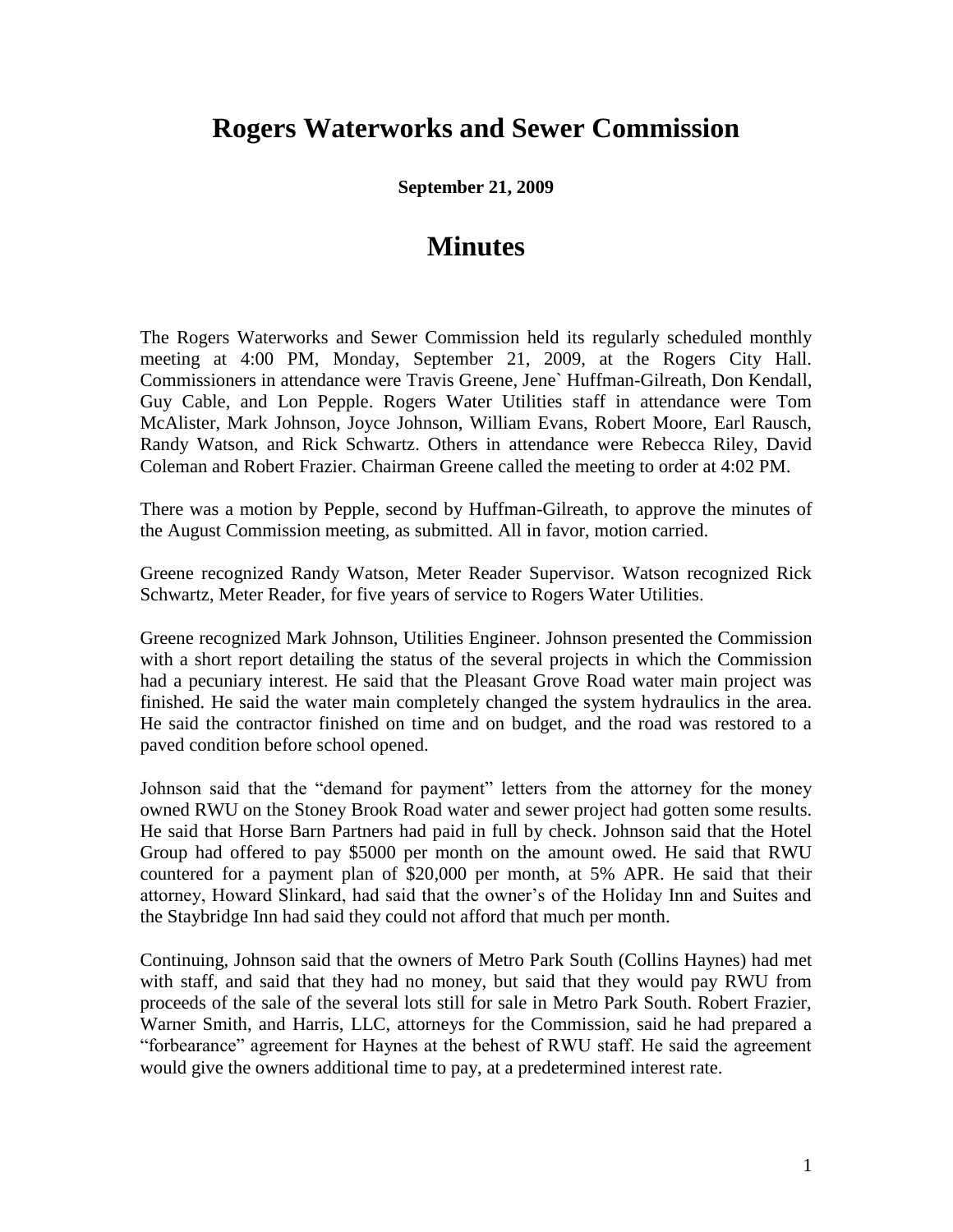There ensued a lot of conversation regarding the matter. Kendall said he wanted to work with the owners if possible. He asked McAlister if the Council had to approve supplementary agreements. McAlister answered in the negative. Kendall said he wanted to see financial statements before agreeing to time payments. If these were not produced in a timely fashion, then lawsuits could always be filed, he said.

Someone asked if this had happened before (nonpayment on agreements where the Commission agreed to cost share water/sewer facilities). Johnson said yes, but usually service was with held until all payments were received.

Kendall said that the Commission could not let the matter slide. Pepple asked if water could be shut off now. Johnson said that he did not think it was possible, unless for nonpayment, or if a serious public health threat or pollution problem was deemed to exist.

Greene wanted to know if the agreements signed by the developers included personal property. Johnson said the agreements were in the name of corporations.

Continuing, Johnson said that the RWU building expansion project was progressing. He said that the contractor predicted that the building would be ready by mid-October. He said that furnishings had been ordered from Moser Corporation per the instructions of the Commission last May.

Johnson said that the staff had settled on a wastewater sludge drier technology and his engineering staff was busy making application to the Arkansas Natural Resources Commission (ANRC) for low cost funding. In the interim, he said that the staff wanted to change from landfill disposal of sludge to the beneficial reuse of sludge by land application in the Arkansas River Valley. Johnson said that RWU could save money while working through the ANRC funding, design, bid, construction process, which might take up to two years, by contracting with TRS, Inc.

Continuing, Johnson said that the work on the N.  $13<sup>th</sup>$  St. sewer project had begun, and the bore under N. 13<sup>th</sup> St. had been completed. The repaving of New Hope Road between Beth Drive and Craig Circle had been delayed by the wet weather, he said.

Johnson said that the completion of the new, two million gallon elevated storage tank at S. Lilac St. had been delayed by leaks and deficient welds in the steel tank. He estimated that the tank would be in service by this time next month. Johnson said that, since the tank should have been completed last June, RWU would seek liquidated damages from the contractor, CBI, Inc.

What about the warranty? Someone asked. Johnson said that the tank contractor had to warrant the tank for one year after acceptance by RWU.

Johnson said that he was continuing to work with the Rogers Street Department on the extension of Price Lane across Eighth Street to S. First St. He said that water and sewer conduits would be laid under the railroad when the City built additional drainage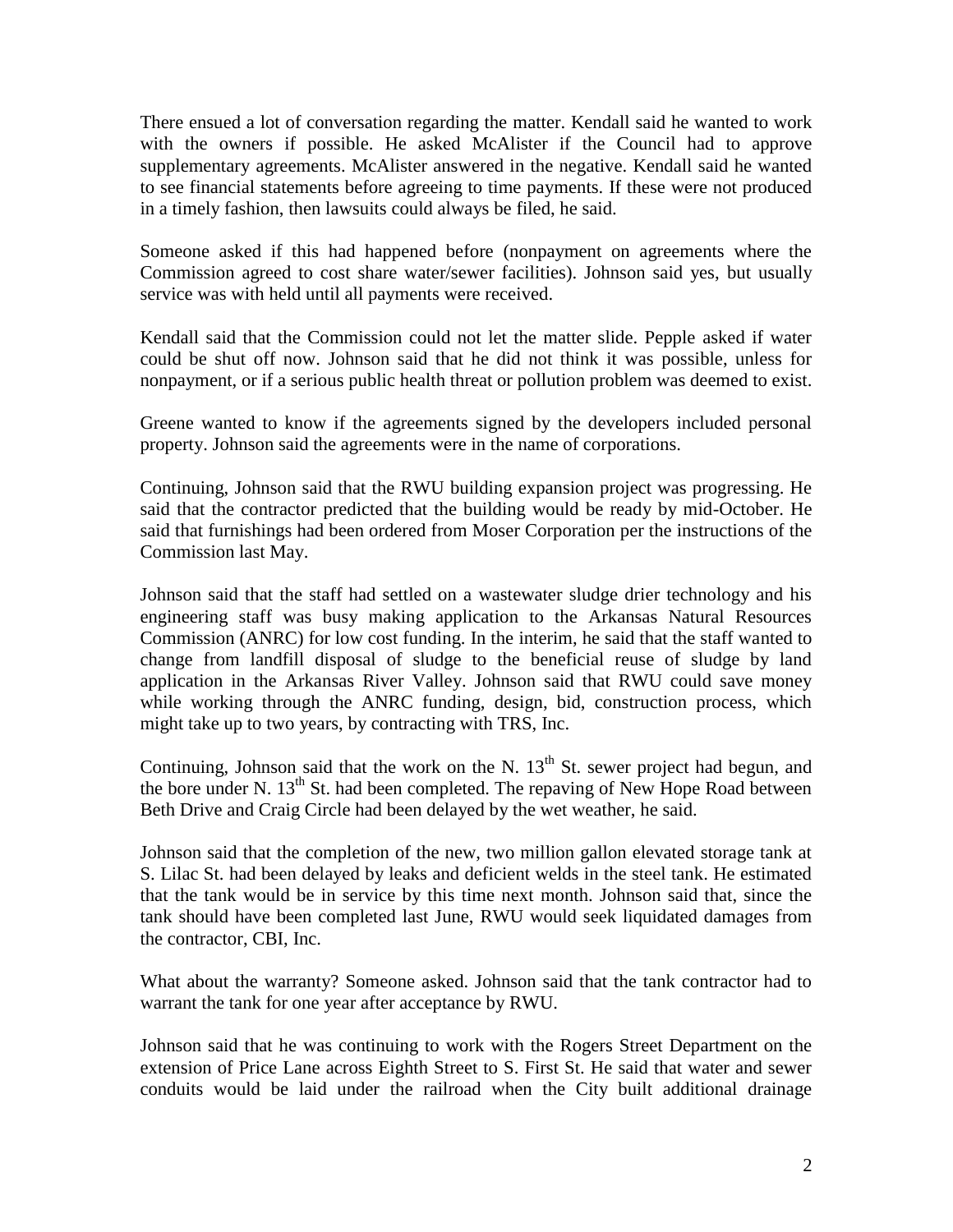structures. He said he was continuing talks with the Arkansas Highway Department to obtain permission to extend a water main under the Interstate Highway near Fir St. He said that the sewer replacement in N. "B" and "C" Streets had started.

Green recognized Joyce Johnson, Utilities Controller. Johnson presented the Commission with financial reports for August. She said that the water department had a good month, with consumption up over six percent from the same period a year ago. The sewer department revenues were off slightly, due mainly to the increase in irrigation meters.

Kendall said that the Commission needed to watch the funds carefully, since reserves were a determinant factor in the making of water/sewer rates, and the impact fee lawsuit. He said that he had looked at the reserve fund balances over the past four or five years. He said that the total had not change much; however, the difference between restricted and unrestricted funds had changed significantly.

Johnson said that funds routinely changed based on several factors, such as bond issues and large construction projects. She said that RWU routinely pays itself out of reserved funds for system improvements due to growth and replacements.

There followed a long discussion regarding funds and fund balances. How much reserve fund is needed? Someone asked. McAlister said that that was a policy question. He emphasized that there were a lot of contingent liabilities (about six million dollars in the on-going court case regarding impact fees). He also said that revenues were becoming unstable, with a large drop in industrial demand over the past two years. Greene asked if staff knew what the other cities had for reserves? McAlister said that he did not know, but comparisons were meaningless, depending on rate and control structures in other cities.

Green recognized David Coleman of BKD, LLP, auditors for RWU. Coleman presented the Commission with audit reports for FY 2009, which ended June 30, 2009. He said that the audit was accomplished very quickly, and the reports were out in two months. He said that it was a "clean " audit, with no problems. The issues brought up in the management letter (segregation of duties) were handled by staff before his audit team left the field, Coleman said.

What about "disaster recovery"? Cable asked. Johnson said that the main computer system was duplicated at the City Courts building, and were connected via cable, so both the Courts and RWU had redundancy.

Johnson raised the issue of employee fidelity bonds. She said that the bond was dropped many years ago because the insurer would not issue a bond unless she (Johnson) stopped signing checks. Now, she had a proposal from an insurer to issue a fidelity bond of \$50,000, which would cover all signers, plus the people that carried daily deposits to the bank. The yearly cost was slightly over \$500.